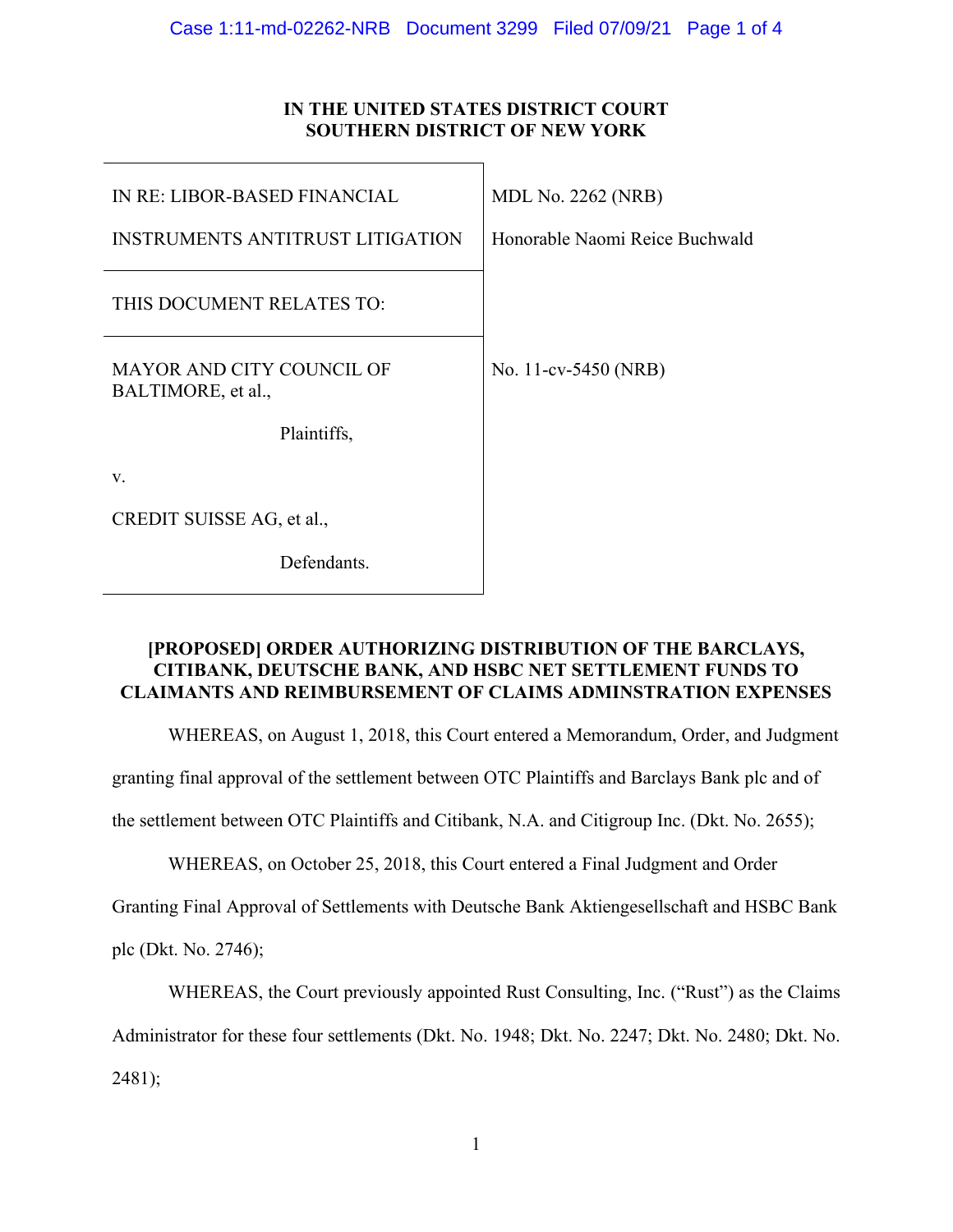### Case 1:11-md-02262-NRB Document 3299 Filed 07/09/21 Page 2 of 4

 WHEREAS, the Court previously approved plans of distribution for these four settlements (Dkt. No. 2655; Dkt. No. 2746);

 WHEREAS, Class Counsel has submitted the Declaration of Amy Lake in Support of OTC Plaintiffs' Motion to Authorize Distribution of the Barclays, Citibank, Deutsche Bank, and HSBC Net Settlement Funds to Claimants and Reimbursement of Claims Administration Expenses ("Lake Declaration"), who is the Director of Client Services at Rust, and the Declaration of S. Ilan Guedj in Support of OTC Plaintiffs' Motion to Authorize Distribution of the Barclays, Citibank, Deutsche Bank, and HSBC Net Settlement Funds to Claimants and Reimbursement of Claims Administration Expenses ("Guedj Declaration"), who is a Partner and the Chair of Finance at Bates White, LLC ("Bates White"), detailing the steps taken, pursuant to the settlement agreements, to process and evaluate the proofs of claim submitted for these four settlements and to calculate the appropriate *pro rata* distributions to authorized claimants;

 WHEREAS, Class Counsel has recommended that late-filed claims submitted before October 1, 2019, that are otherwise valid be accepted as the equities favor distribution to these claimants;

 WHEREAS, Class Counsel has recommended that the calculation of *de minimis* claims be performed across all settlements to which a claimant has submitted a claim, instead of on a settlement-by-settlement basis;

WHEREAS, Class Counsel has submitted for the Court's review one objection to the administrative determinations of the Claims Administrator and has recommended that the Court approve the Claims Administrator's determination that the claims submitted by the claimant with Claimant IDs 5000260 and 5000261 are not eligible for distribution from these settlements because they do not claim any qualifying U.S. Dollar LIBOR-Based Instruments;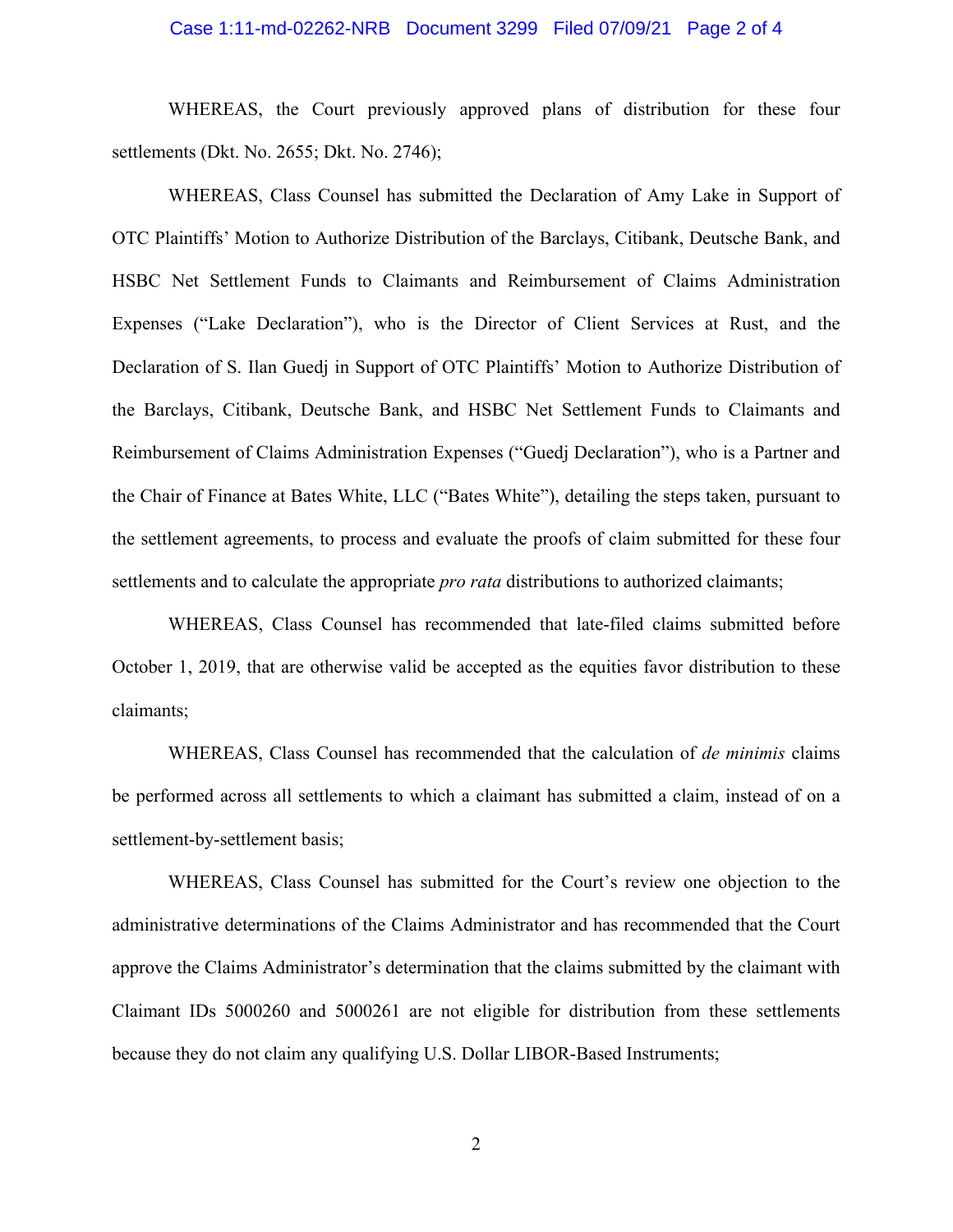### Case 1:11-md-02262-NRB Document 3299 Filed 07/09/21 Page 3 of 4

WHEREAS, Class Counsel has submitted a proposed distribution of the net settlement funds to authorized claimants pursuant to the settlement agreements and Court-approved plans of distribution;

 WHEREAS, the Lake Declaration and Guedj Declaration list expenses necessarily incurred or to be incurred in connection with direct notice to foreign class members, the administration of the settlements, and the distribution of the net settlement funds;

 **NOW, THEREFORE, IT IS HEREBY ORDERED** that OTC Plaintiffs' motion is **GRANTED** as follows:

1. The Claims Administrator's administrative determinations concerning the claims submitted to the Barclays, Citibank, Deutsche Bank, and HSBC settlements are hereby approved.

- a. Consistent with the recommendation of Class Counsel, late-filed claims submitted before October 1, 2019, shall be accepted if otherwise valid.
- b. Consistent with the recommendation of Class Counsel, the calculation of *de minimis* claims shall be performed across all settlements to which a claimant has submitted a claim.
- c. Consistent with the recommendation of Class Counsel, the Court approves the Claims Administrator's determination that the claims submitted by the claimant with Claimant IDs 5000260 and 5000261 are not eligible for distribution from these settlements.

2. The Claims Administrator shall distribute payments to authorized claimants from the net settlement funds as proposed by Class Counsel and reflected in Exhibit 1 to the Guedj Declaration.

3. Class Counsel shall be reimbursed \$1,488,702.62 from the Barclays settlement, \$1,267,350.95 from the Citibank settlement, \$406,159.58 from the Deutsche Bank settlement,

3